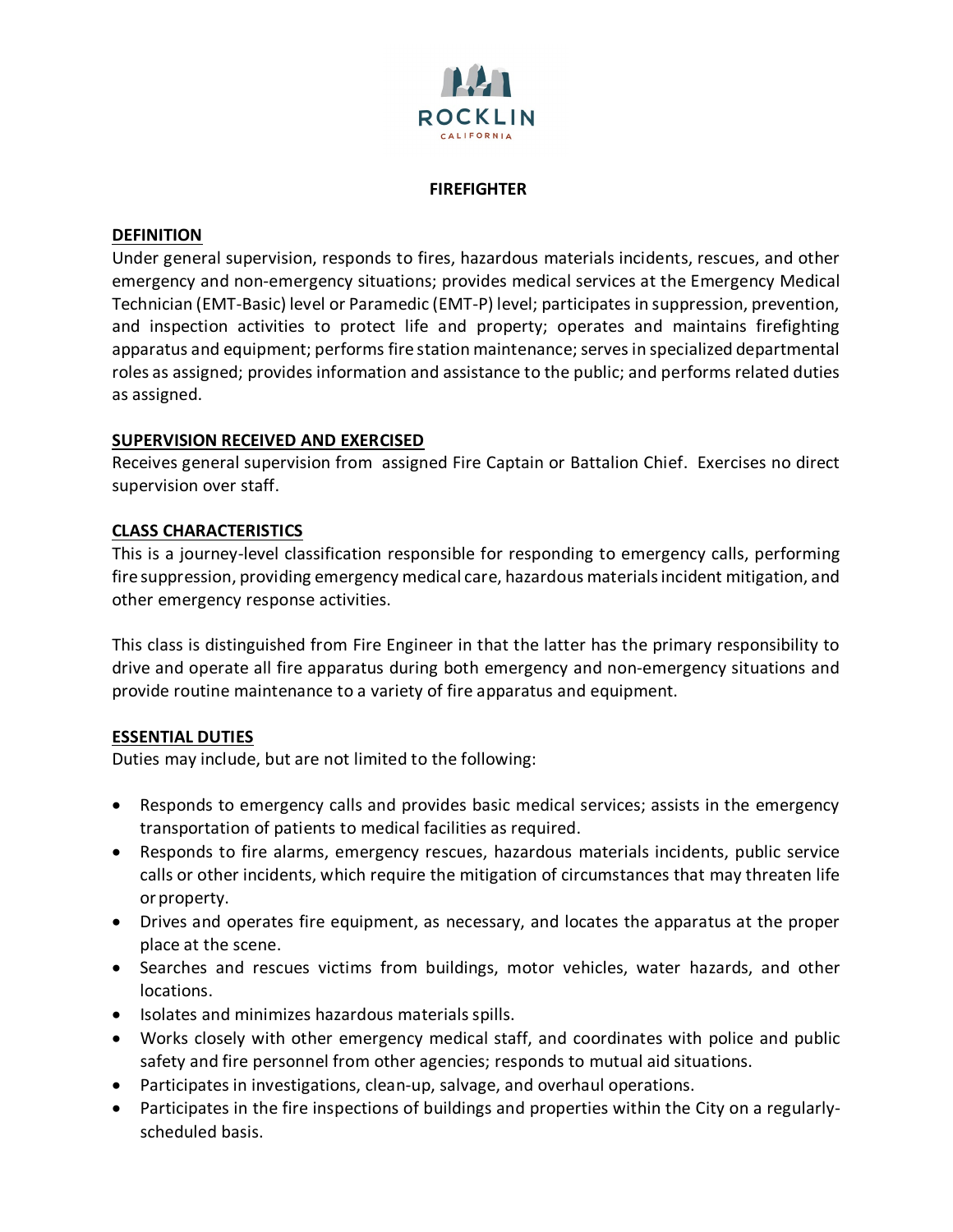- Maintains apparatus and vehicles in a clean and operable condition; performs minor maintenance and repair on equipment; reports the need for major repair.
- Maintains the station and living quarters in a clean and orderly condition; performs minor maintenance on facilities and station equipment.
- Participates in all assigned drills and training sessions.
- Develops and maintains effective working relationships with the community; presents a variety of educational and public services programs to children, as well as youth and community groups.
- May coordinate specific program or project areas, such as EMT; hazardous materials, CPR and First Aid training; and specialty equipment acquisition and maintenance.
- Prepares reports, prepares and maintains logs, records, and accurate files.
- Performs related duties as assigned.

# **QUALIFICATIONS**

## **Knowledge of:**

- Principles and practices of fire suppression, hazardous materials containment, rescue, cleanup, and salvage.
- Principles and practices of providing emergency medical care at the EMT or Paramedic level.
- Practices and techniques of driving various vehicles and operating a wide range of fire apparatus.
- Basic maintenance practices for fire services vehicles, equipment, and facilities.
- Applicable laws, codes, ordinances, safety practices and equipment related to the work.
- Techniques of First Aid and CPR.
- Techniques for effectively solving problems presented by a variety of individuals from various socio-economic, cultural and ethnic backgrounds, both in person and over the telephone, often in emergency or stressful situations.
- Principles and practices of records management.
- Principles and techniques for working with groups and fostering effective team interaction to ensure teamwork is conducted smoothly.
- The structure and content of the English language, including the meaning and spelling of words, rules of composition, and grammar.
- Modern equipment and communication tools used for business functions and programs, projects, and task coordination.
- Computers and software programs (e.g., Microsoft software packages) to conduct, compile, and/or generate documentation.

# **Ability to:**

- Perform fire suppression, hazardous materials containment, and associated rescue and salvage work in a safe and effective manner.
- Apply the mechanics of firefighting and emergency medical care at an EMT- or Paramedic level.
- Operate vehicles and apparatus safely and in conformance with department procedures and traffic laws.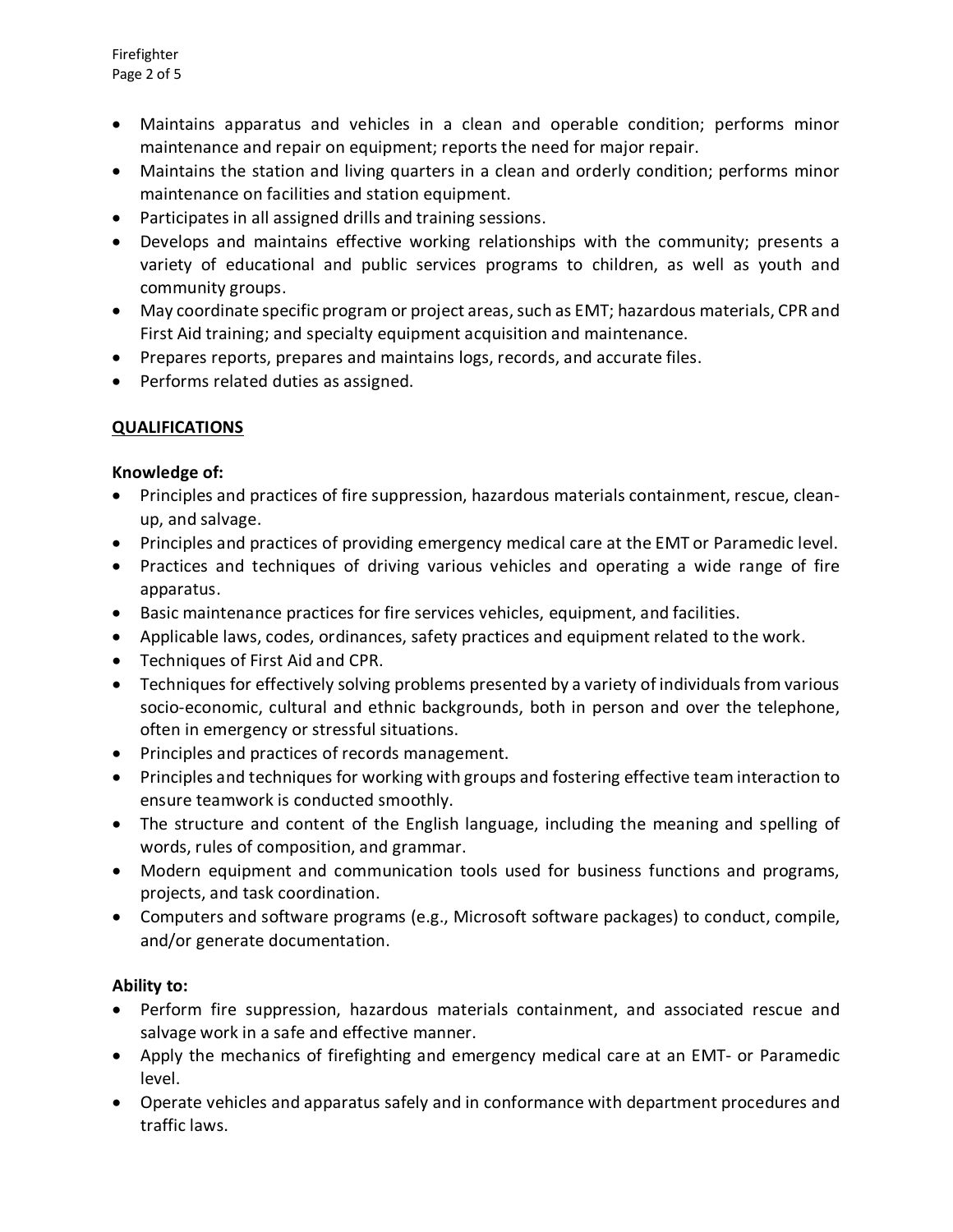Firefighter Page 3 of 5

- Make sound, independent decisions in emergency situations.
- Learn the geographic layout of the city and the surrounding areas, as well as the location of various fire suppression utilities.
- Maintain accurate records and prepare clear and accurate reports and other written material.
- Interpret, explain, and apply protocols and procedures, codes, regulations, and ordinances.
- Coordinate and carry out special assignments.
- Understand, interpret, and carry out oral and written direction.
- Use tact, initiative, prudence, and independent judgment within general policy, procedural, and legal guidelines.
- Establish, maintain, and foster positive and effective working relationships with those contacted in the course of work.
- Independently organize work, set priorities, meet critical deadlines, and follow-up on assignments.
- Communicate clearly and concisely, both orally and in writing, using appropriate English grammar and syntax.
- Effectively use computer systems, software applications, and modern business equipment to perform a variety of work tasks.

## **Education and Experience**

*A combination of education and experience which would provide the required knowledge and abilities is qualifying. Note: education may not fully substitute for the required experience unless expressly stated herein.* 

# *Pattern 1:*

Equivalent to graduation from high school.

Additional education in fire science or a related field is desirable.

The following experience and/or certifications are highly desirable:

- A) California Firefighter I Certificate.
- B) Four (4) years full time fire suppression experience\*
- C) Certificate verifying completion of a California State Fire Marshal Accredited Regional Fire Academy\*

*\*Options B and C require that a California Firefighter I certification be completed within 18 months from the date of hire.*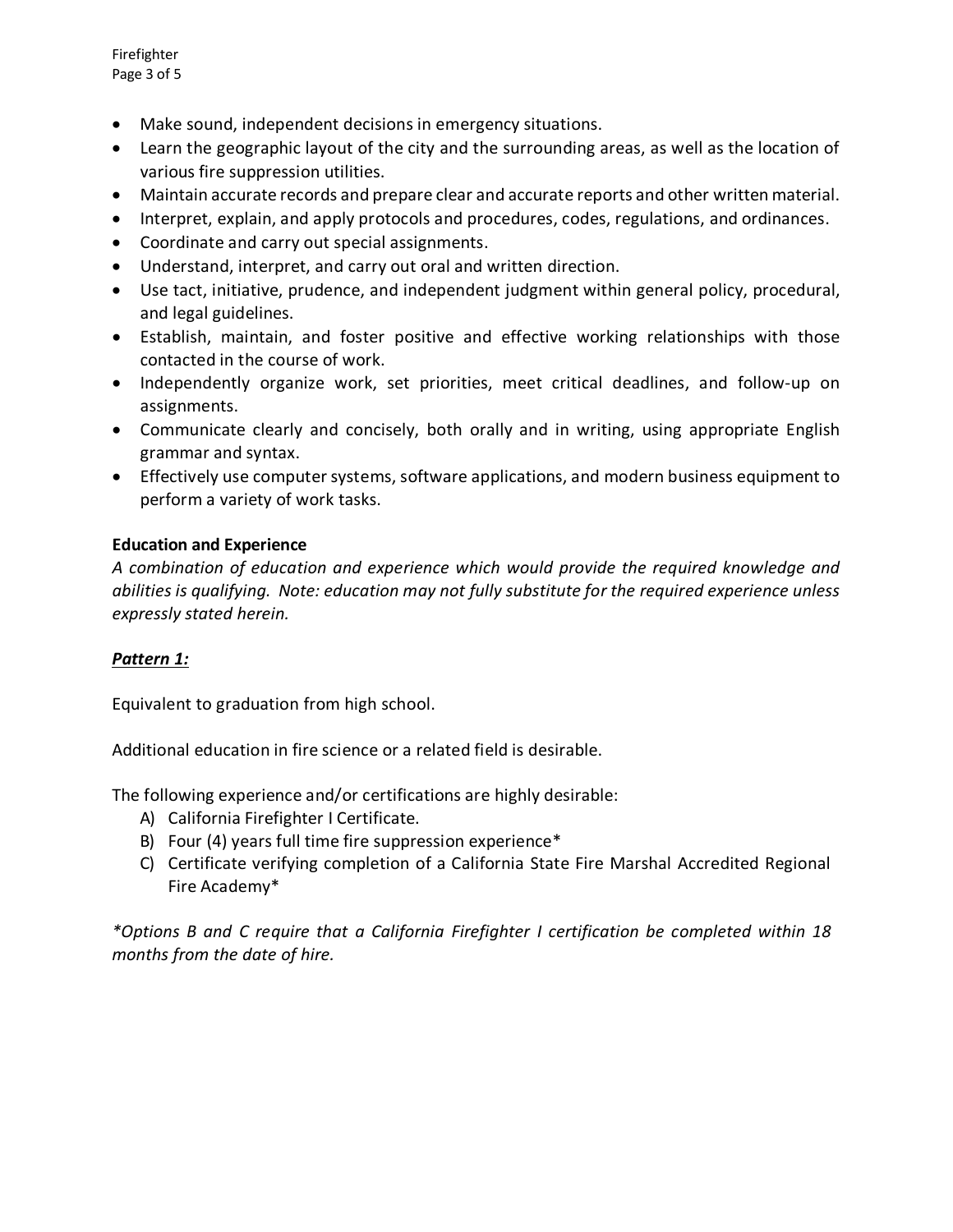# *Pattern 2 (Lateral Firefighter Applicants Only):*

Equivalent to graduation from high school;

#### **AND**

Current employment with an urban/suburban California fire suppression agency with at least three (3) years of full-time, paid experience comparable to the City's classification of firefighter or higher rank.

## **Licenses and Certifications**

- Possession of a valid California Class C Driver License and a satisfactory driving record is required.
- A valid California Class C Driver License with a Firefighter Endorsement is required within one (1) year from date of hire.
- A valid EMT certification or Paramedic license.

## **Completion of Firefighter Task Book**

The Firefighter Task Book must be completed within the 12-month probationary period. The completion period for the Task Book may be extended at the discretion of the Fire Chief. Appropriate certificates must be kept current while employed in this classification. Failure to obtain or keep current the appropriate certificates may lead to disciplinary action, up to and including dismissal.

### **PHYSICAL DEMANDS**

Must possess mobility, physical strength, and stamina to respond to emergency situations and use all emergency tools and equipment, including the ability to operate motor vehicles, while wearing personal protective equipment; think and act quickly under emergency conditions; lift and move individuals or objects weighing more than 100 pounds; ability to work in a standard office setting and use standard office equipment, including a computer; vision to read gauges, documents, and street maps; accurate depth perception; ability to communicate verbally, including projecting a voice that can be heard in a noisy environment; ability to hear and distinguish various sounds, such as alarms, voices of co-workers, and warning horns or sirens in both quiet and noisy environments; ability to stand, walk, bend, and reach at, above, or below shoulder height for extended periods of time; and sustained concentration and prolonged commitment to job tasks. Reasonable accommodations will be made for individuals on a caseby-case basis.

### **ENVIRONMENTAL CONDITIONS**

Employees work in the field with exposure to emergency circumstances, including loud noise levels, cold and hot temperatures, inclement weather conditions, road hazards, vibrations, mechanical and/or electrical hazards, hazardous chemical substances and fumes, criminal offenders, mentally ill individuals, and persons potentially infected with communicable diseases.